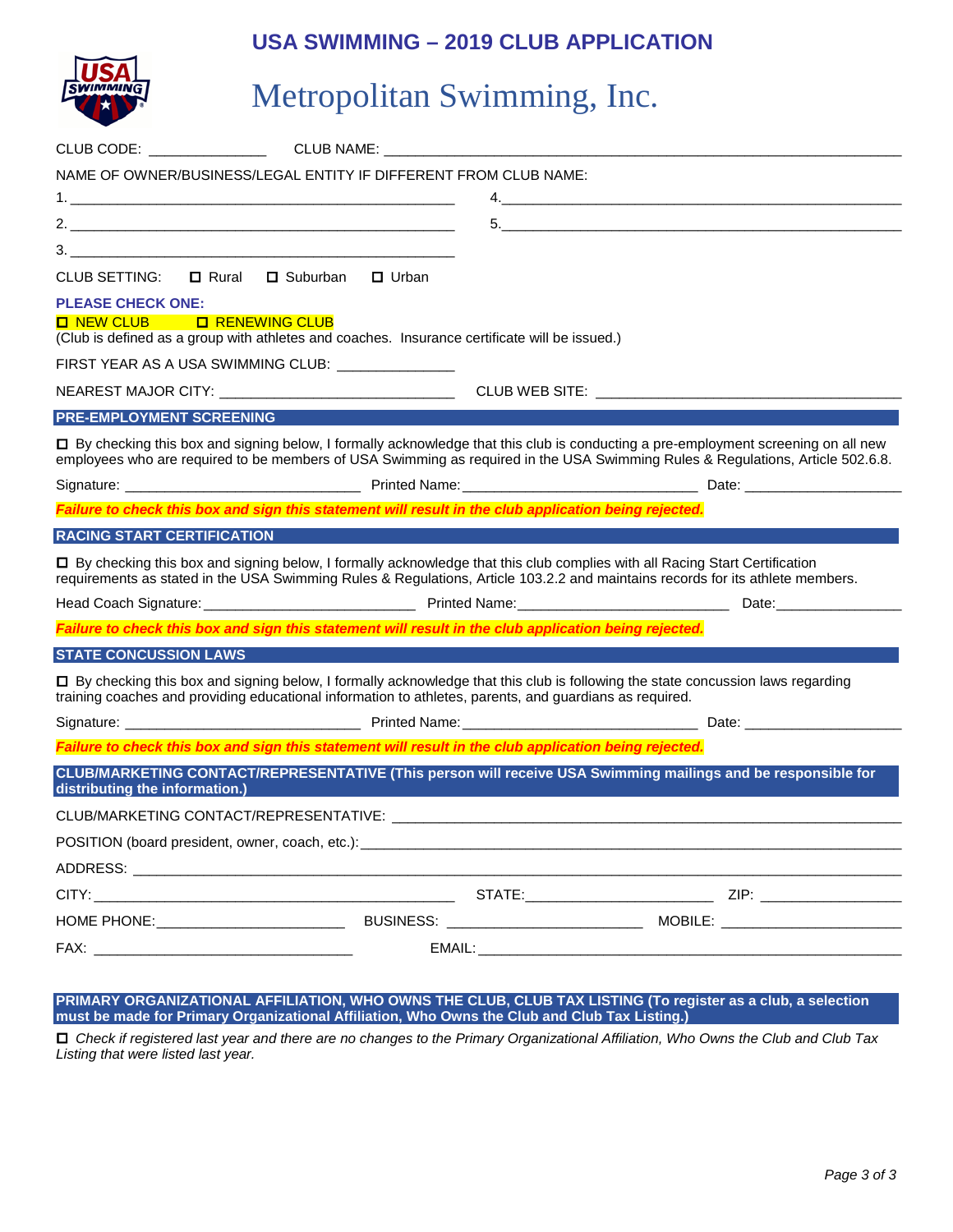#### PRIMARY ORGANIZATIONAL AFFILIATION

(Please note the club's primary relationship/affiliation with any one of the following organizations. **Choose one only.)**

- Not Applicable
- Boys & Girls Club
- D College/University
- **D** Country Club
- $\Box$  Health & Fitness Club
- **D** Hospital
- $\Box$  Jewish Community Center

## WHO OWNS THE CLUB

- **D** Coach Owned (\*\*MUST PROVIDE OWNER INFO)
- **D** Boys & Girls Club
- **D** College/University
- **Q** Country Club
- **D** Health & Fitness Club
- **D** Hospital
- $\Box$  Jewish Community Center
- **Non-Profit Corporation (Parent Board)**
- $\Box$  Park & Recreation Department
- 
- □ Private School<br>□ Public School/D
- □ Public School/District<br>□ Summer Club or Hom □ Summer Club or Home Owner's Association<br>□ YMCA
- 
- O YMCA<br>O YWCA
- □ YWCA<br>□ Other Other

#### \*\*NAME OF COACH OWNER:

#### COACH'S USA SWIMMING ID#: \_\_\_\_\_\_\_\_\_\_\_\_\_\_\_\_\_\_\_\_\_\_\_\_\_\_\_\_\_\_\_\_\_\_\_\_\_\_\_\_\_\_\_\_\_\_\_\_\_\_\_\_\_\_\_\_\_\_\_\_\_\_\_\_\_\_\_\_\_\_\_\_\_\_\_\_\_\_\_\_\_

#### CLUB TAX LISTING

(Please list the club's main tax listing and not the parent's/booster organization if it is a separate entity.)

- □ Sole Proprietor
- **D** Partnership
- **LLC**
- □ Sub-S Corporation
- Other For-Profit Corporation

### **LEARN TO SWIM PROGRAM**

Does the club or coach own and operate a Learn to Swim Program?  $\Box$  Yes  $\Box$  No If yes, is the club a current Make a Splash Local Partner?  $\Box$  Yes  $\Box$  No If yes, is the club a current Make a Splash Local Partner?  $\Box$  Yes  $\Box$  No If no. is the club associated with a Learn to Swim Program?  $\Box$  Yes  $\Box$  No If no, is the club associated with a Learn to Swim Program?

Does Not Apply

 $\Box$  501(c)3 Non-Profit Corporation<br> $\Box$  Other 501(c) Non-Profit  $\Box$  Other 501(c) Non-Profit<br> $\Box$  Other Non-Profit Corpor Other Non-Profit Corporation

| FIND-A-CLUB CONTACT (To register as a club, a Find-a-Club Contact must be listed. Information will appear on the Find-A- |  |
|--------------------------------------------------------------------------------------------------------------------------|--|
| Club page of USA Swimming's Web site.)                                                                                   |  |

## FIND-A-CLUB CONTACT: \_\_\_\_\_\_\_\_\_\_\_\_\_\_\_\_\_\_\_\_\_\_\_\_\_\_\_\_\_\_\_\_\_\_\_\_\_\_\_\_\_\_\_\_\_\_\_\_\_\_\_\_\_\_\_\_\_\_\_\_\_\_\_\_\_\_\_\_\_\_\_\_\_\_\_\_\_\_\_\_\_\_\_\_\_\_ PHONE:\_\_\_\_\_\_\_\_\_\_\_\_\_\_\_\_\_\_\_\_\_\_\_\_\_\_\_\_\_\_\_ EMAIL: \_\_\_\_\_\_\_\_\_\_\_\_\_\_\_\_\_\_\_\_\_\_\_\_\_\_\_\_\_\_\_\_\_\_\_\_\_\_\_\_\_\_\_\_\_\_\_\_\_\_\_\_\_\_ **REGISTRATION DATE AND TYPE** REGISTRATION DATE: \_\_\_\_\_\_\_\_\_\_\_\_\_\_\_\_\_\_\_\_\_\_\_\_\_\_\_\_\_\_ (For LSC Office Use Only) **PLEASE CHECK ONE: □** YEAR-ROUND CLUB □ SEASON 1 CLUB □ SEASON 2 CLUB **HEAD COACH** COACH: \_\_\_\_\_\_\_\_\_\_\_\_\_\_\_\_\_\_\_\_\_\_\_\_\_\_\_\_\_\_\_\_\_\_\_\_\_\_\_\_\_\_\_\_\_\_\_\_\_\_\_\_\_\_\_\_\_\_\_\_\_\_\_\_\_\_\_\_\_\_\_\_\_\_\_\_\_\_\_\_\_\_\_\_\_\_\_\_\_\_\_\_\_\_\_\_\_\_\_\_ ADDRESS: \_\_\_\_\_\_\_\_\_\_\_\_\_\_\_\_\_\_\_\_\_\_\_\_\_\_\_\_\_\_\_\_\_\_\_\_\_\_\_\_\_\_\_\_\_\_\_\_\_\_\_\_\_\_\_\_\_\_\_\_\_\_\_\_\_\_\_\_\_\_\_\_\_\_\_\_\_\_\_\_\_\_\_\_\_\_\_\_\_\_\_\_\_\_\_\_\_\_ CITY: \_\_\_\_\_\_\_\_\_\_\_\_\_\_\_\_\_\_\_\_\_\_\_\_\_\_\_\_\_\_\_\_\_\_\_\_\_\_\_\_\_\_\_\_\_\_ STATE:\_\_\_\_\_\_\_\_\_\_\_\_\_\_\_\_\_\_\_\_\_\_\_\_ ZIP: \_\_\_\_\_\_\_\_\_\_\_\_\_\_\_\_\_\_ HOME PHONE:\_\_\_\_\_\_\_\_\_\_\_\_\_\_\_\_\_\_\_\_\_\_\_\_ BUSINESS: \_\_\_\_\_\_\_\_\_\_\_\_\_\_\_\_\_\_\_\_\_\_\_\_\_ MOBILE: \_\_\_\_\_\_\_\_\_\_\_\_\_\_\_\_\_\_\_\_\_\_\_ FAX: \_\_\_\_\_\_\_\_\_\_\_\_\_\_\_\_\_\_\_\_\_\_\_\_\_\_\_\_\_\_\_\_\_ EMAIL: \_\_\_\_\_\_\_\_\_\_\_\_\_\_\_\_\_\_\_\_\_\_\_\_\_\_\_\_\_\_\_\_\_\_\_\_\_\_\_\_\_\_\_\_\_\_\_\_\_\_\_\_\_\_

- □ Park & Recreation Department<br>□ Private School
- □ Private School<br>□ Public School/D
- $\Box$  Public School/District<br> $\Box$  Summer Club or Hom
- Summer Club or Home Owner's Association
- **D** YMCA
- □ YWCA<br>□ Other
- **Other**